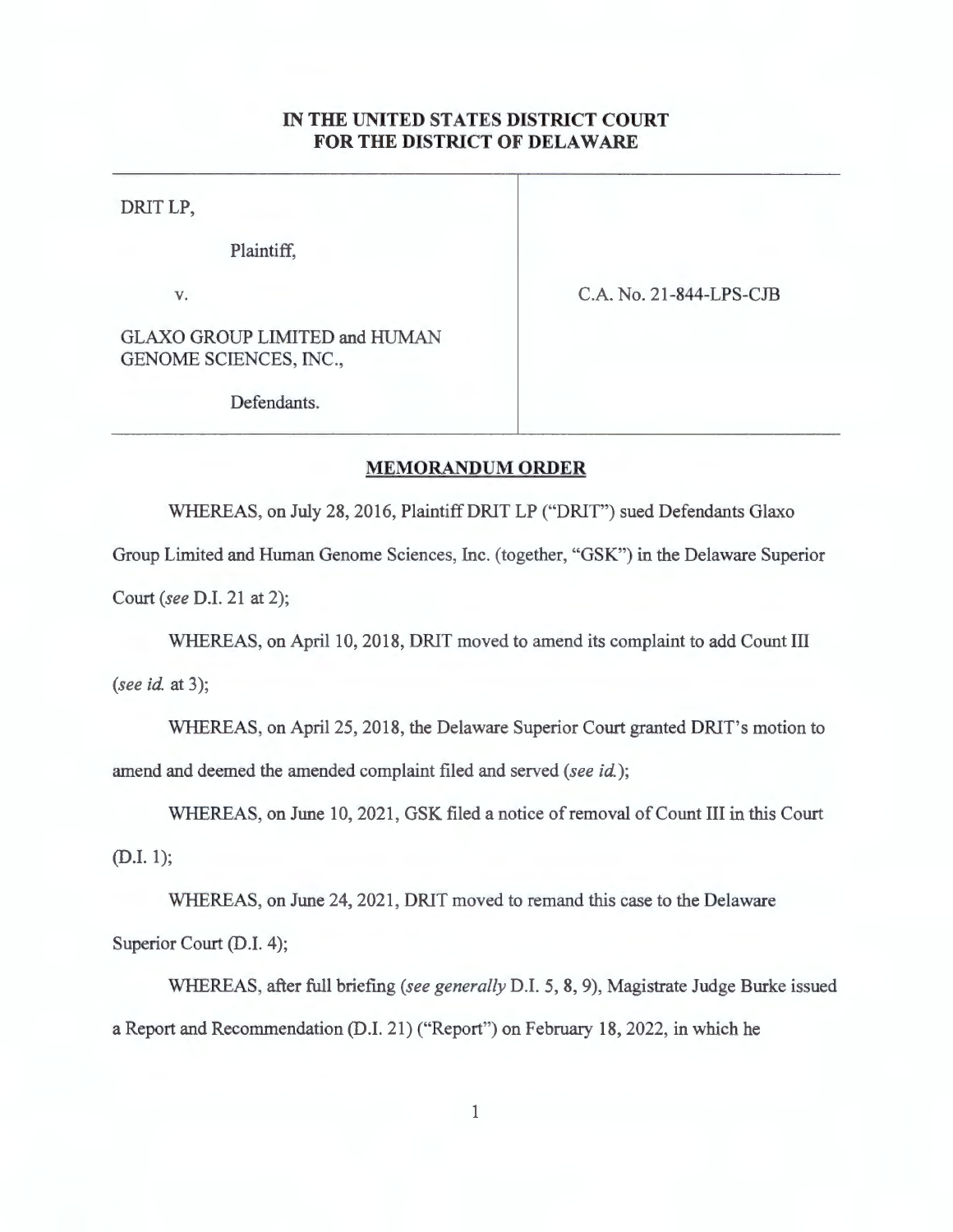recommended that DRIT's motion to remand be granted;<sup>1</sup>

WHEREAS, on March 4, 2022, GSK filed objections to the Report (D.I. 22);

WHEREAS, on March 18, 2022, DRIT responded to GSK's objections (D.I. 24);

WHEREAS, the Court has carefully reviewed GSK's objections to the Report and DRIT's response, as well as the underlying briefing on DRIT's motion to remand;<sup>2</sup>

**NOW, THEREFORE, IT IS HEREBY ORDERED** that GSK's objections (D.I. 22) are **OVERRULED,** the Report (D.I. 21) is **ADOPTED,** and the pending portion ofDRlT's motion to remand (D.I. 4) is **GRANTED.** 

1. A defendant may remove a civil action to federal court by filing a notice of removal no later than "30 days after receipt ... of a copy of an amended pleading, motion, order or other paper from which it may first be ascertained that the case is one which is or has become removable." 28 U.S.C.  $\S$  1446(b)(3). Here, it is undisputed that a notice of removal based on Count III was due by May 25, 2018, which was 30 days after the Delaware Superior Court deemed DRIT's amended complaint filed and served. (D.I. 24 at 6) DRIT did not file its notice of removal in this Court until June 10, 2021 - over three years past the deadline. *(See generally* D.I. 1)

2. In cases that implicate patent law, however, the 30-day deadline for removal "may be extended at any time for cause shown." 28 U.S.C. § 1454(b)(2). To decide whether cause has been shown, courts typically apply a four-factor test: "(1) the potential for prejudice to the

<sup>&</sup>lt;sup>1</sup> Judge Burke also denied DRIT's request for costs and fees incurred as a result of GSK filing the notice of removal.  $(D.I. 21$  at 1, 15-16)

<sup>2</sup>The Court reviews the objections and response to the Report *de novo. See* 28 U.S.C. § 636(b)(l); Fed. R. Civ. P. 72(b)(3).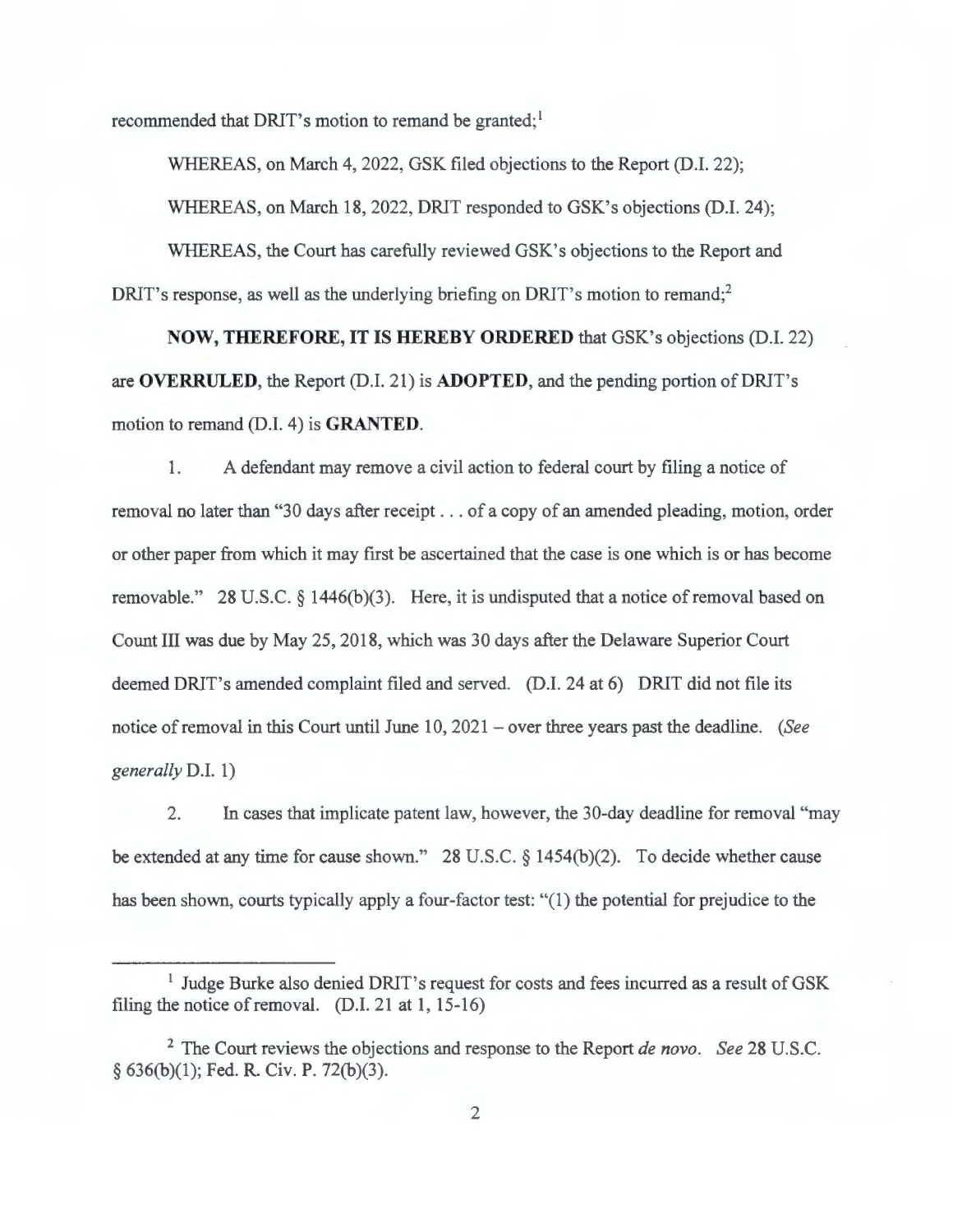other parties, (2) the length of the delay and its impact on the case, (3) the reason for the delay and whether it was within the removing party's control, and (4) whether the removing party has acted in good faith." *Recif Res., LLC v. Juniper Cap. Advisors, L.P.,* 2019 WL 5457705, at \*2 (S.D. Tex. Oct. 24, 2019) (citing *Salts v. Epps,* 676 F.3d 468, 474 (5th Cir. 2012)). Here, the parties agree that resolution of GSK' s objections rests on the application of these four factors.

(D.I. 22 at 7; D.I. 24 at 6)

3. On the first factor, the Court agrees with Judge Burke that GSK's delay in removing this case prejudiced DRIT. As DRIT explains:

> GSK filed its notice of removal only after substantial litigation in the Superior Court concerning Count III: (1) GSK filed an opposition to DRIT's motion for partial summary judgment; (2) DRIT filed a reply brief in response to GSK's opposition; (3) GSK moved to dismiss DRIT's claim; and (4) the Superior Court held oral argument on the parties' cross-motions, and is prepared to decide the issue. DRIT expended considerable time, effort, and resources briefing and arguing those motions, which addressed both subject-matter jurisdiction and the merits.

(D.I. 24 at 6-7) (citation omitted) According to GSK, the Report "gets the timeline backwards" because DRIT injected Count III into the case by moving for partial summary judgment before the Superior Court even granted DRIT's motion to amend. (D.I. 22 at 7) To the extent GSK now argues that DRIT "forced GSK to prepare an opposition" before the removal deadline *(id. ),*  GSK forfeited that argument by not raising it before Judge Burke *(see* D.I. 8 at 11-12). *See, e.g. , Masimo Corp. v. Philips Elec. N Am. Corp.,* 62 F. Supp. 3d 368, 377 (D. Del. 2014) (" [P]arties objecting to a Magistrate Judge's report or order are required to adhere to the arguments, evidence, and issues they presented first to the Magistrate Judge."). Moreover, if GSK knew that it was going to remove Count III, it easily could have done so instead of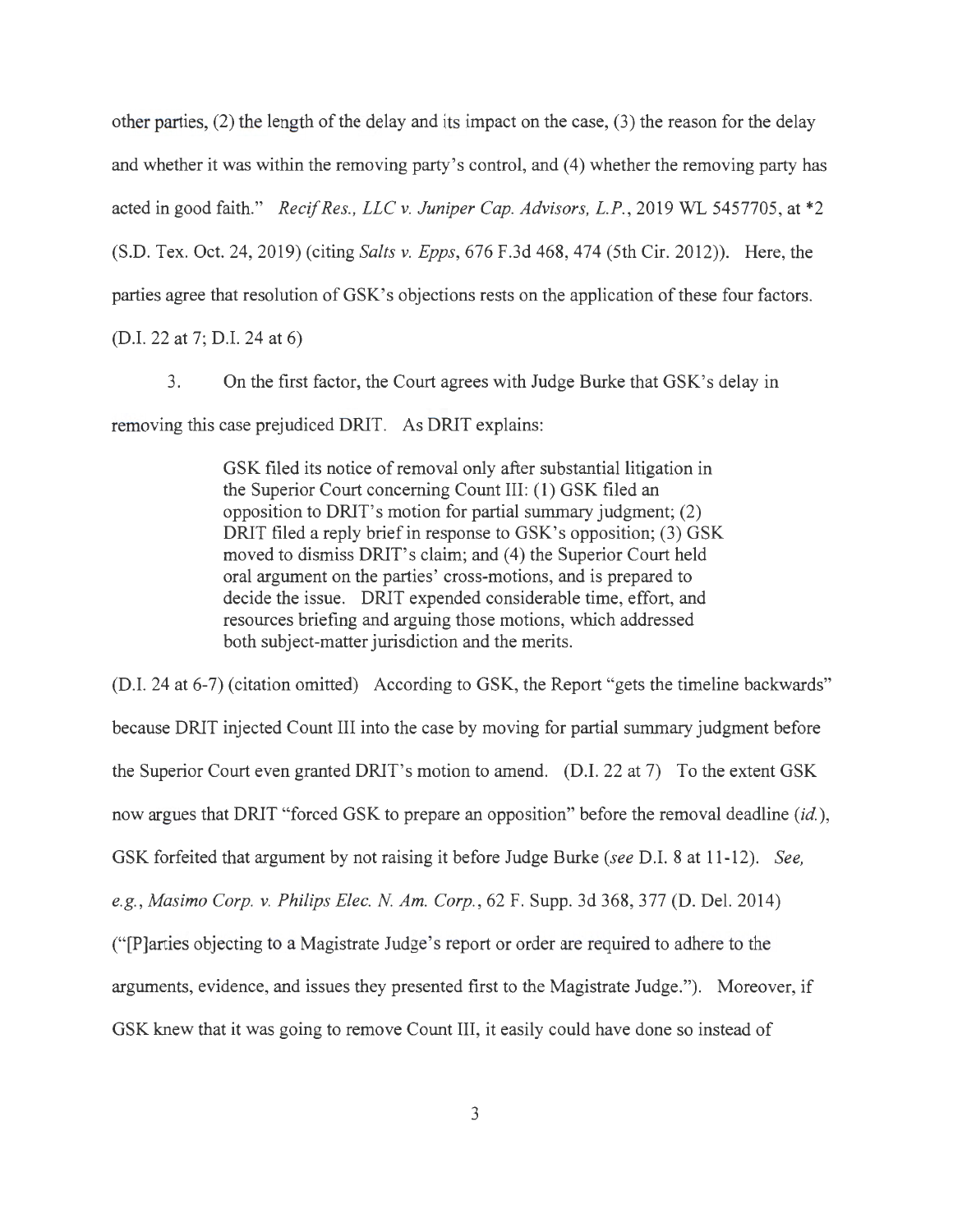allowing litigation on Count III to proceed in the Superior Court. Thus, GSK caused "some prejudice" to DRIT. (D.I. 21 at 10)

4. On the second factor, Judge Burke correctly determined that the length of the delay and its impact on the case favor remand. As DRIT points out, GSK caused the parties' and the Superior Court's resources to be used inefficiently when GSK "allowed proceedings to continue on [Count] III, including briefing on its motion to dismiss and [DRIT]'s motion for summary judgment, and required the Superior Court to hear argument on those motions and write a detailed opinion on the relevant issues." (D.I. 24 at 8) GSK argues that its delay did not have much of an impact on the case because briefing on the motions concluded before time to file a notice of removal expired. (D.I. 22 at 9) Again, GSK forfeited this argument by not raising it in GSK's opposition to the motion to remand. *(See* D.I. 8 at 12; *see also Masimo,* 62 F. Supp. 3d at 377) Even if the argument had been preserved, the Court does not find it persuasive because it "ignores the fact that GSK allowed these motions to proceed to argument and decision after the expiration of the 30-day period, wasting the resources of both the Superior Court and DRIT." (D.I. 24 at 9)

5. On the third factor, the three-year delay was in GSK's control *(see* D.I. 21 at 12), and while there was reason for GSK to proceed in the manner it chose,<sup>3</sup> GSK's reasoning does

<sup>&</sup>lt;sup>3</sup> DRIT filed its original complaint against GSK in the Delaware Superior Court in July 2016, asserting two counts. (D.I. 21 at 2) The Superior Court granted GSK's motion to dismiss Count I, but it allowed Count II to proceed. *(Id. at 3)* Based on facts learned during discovery, DRIT amended its complaint in April 2018 to add Count III. *(Id.)* The damages for Count III ( approximately \$2 million) were subsumed within the damages for Count II (approximately \$85 million). *(See* D.I. 22 at 5) After a hearing, the Superior Court issued an opinion on DRIT's motion for partial summary judgment on Count II and GSK's motion to dismiss Count III. (D.I. 21 at 3-4) The Court denied DRIT's motion on Count II, and because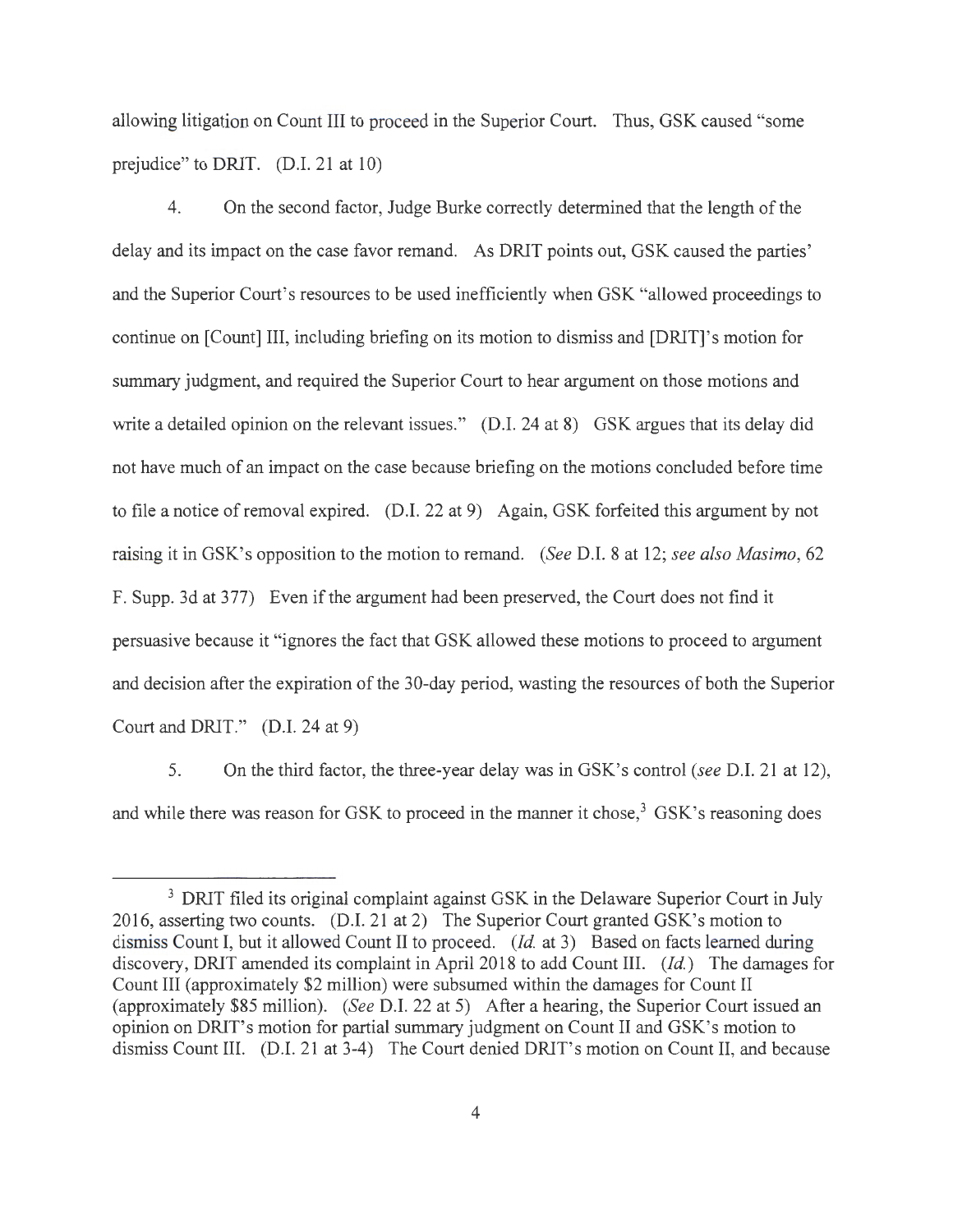not absolve it of responsibility for the lengthy delay. GSK attempts to excuse its delay given that Count III was severed and effectively stayed during proceedings on the other two counts. *(See* D.I. 22 at 6) As the Report explains, however, that argument ignores that Count III was severed *sua sponte* by the Superior Court well after GSK's notice ofremoval was due, leading to the conclusion that GSK "was not looking to conserve anyone 's resources." (D.I. 21 at 10, 12) GSK could have removed this action and then agreed to a remand of Count II; then it could have sought a stay of Count III in this Court pending resolution of Count II in state court. It chose not do so. GSK also could have explicitly disclosed to DRIT and the Superior Court that it would remove Count III after proceedings on Count II were completed and sought an agreement that both parties would jointly suggest to this Court that the timing of the delayed removal was supported by good cause. Instead, GSK unpersuasively attempts to blame DRIT by arguing that DRIT delayed in pursuing Count III. *(See* D.I. 22 at 5) DRIT "reasonably counters" that it pursued Count III as soon as it learned of the relevant facts during discovery on the other two counts. (D.I. 21 at 12; *see also* D.I. 24 at 9) In short, the delay is attributable to GSK.

6. Judge Burke concluded that the fourth and final factor is neutral because the record is not clear that GSK acted in bad faith. (D.I. 21 at 12-13) For example, the record does not definitively show that GSK, when it removed the case, "knew it stood to lose on Count III in

trial on Count II had the potential to moot Count III, the Superior Court severed Count III for resolution after trial. *(Id.* at 4) At trial, DRIT prevailed on Count II; then, on appeal, the Delaware Supreme Court reversed. *(Id.)* Following remand, the Superior Court revised its judgment, and GSK then promptly filed its notice of removal of Count III in this Court. *(Id.)*  At one point, the Superior Court had suggested that such removal of Count III might be possible. *(See* D.I. 1 Ex. 7 at 30)